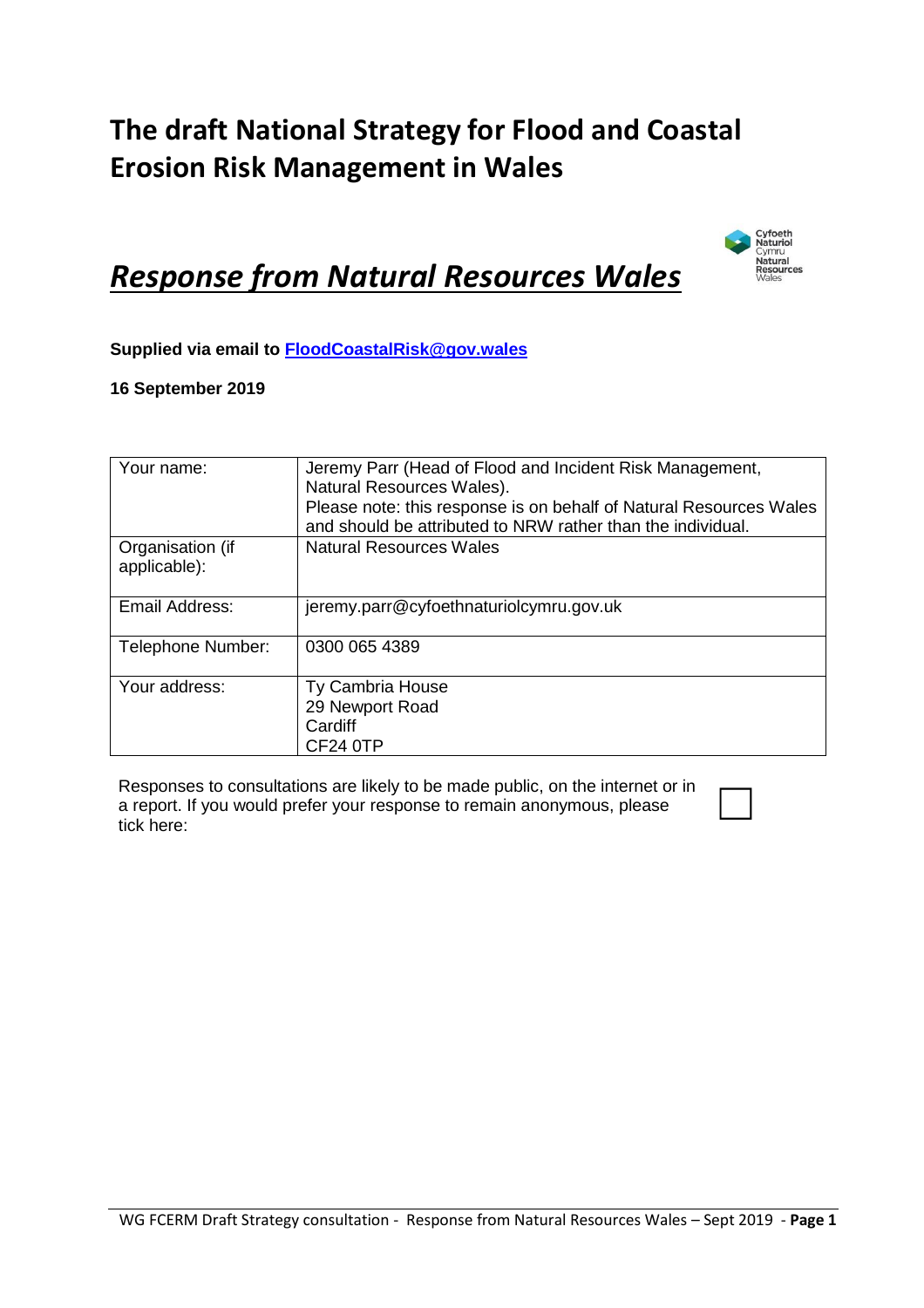*The aim of the National Strategy is to 'Ensure the risks to people and communities from flooding and coastal erosion are effectively managed'.* 

*Is this clear and understandable?*

*YES or NO*

*If not, please explain how it can be improved.*

**YES**, but with some caveats and points to consider. As well as conveying the **risk to life**  presented by flooding, the sections setting out the Aim needs to convey the **long-term** nature of the challenges, particularly the need for **climate change mitigation and adaptation**. Plus the need for a **multi-sectoral** and **societal response**, and the need for **collaboration.** The Strategy would benefit from spelling out **a long-term Vision,** within which this Aim (and the Objectives and Measures) sits.

- 1.1 It is useful to have the overall Aim articulated in a single sentence, and we broadly support it. The emphasis on the 'risks to people and communities' reflects the serious, direct and at times devastating impacts of flooding on people. Floods can cause loss of life, and it is important to have an Aim that reflects the very serious impacts of the issue.
- 1.2 The phrase 'effectively managed' does lead to the question as to how, and this usefully leads on to the Objectives. But there is the question as to how to measure delivery against this Aim, and what is meant by 'effectively managed'.
- 1.3 The attractiveness of the simplicity of a single sentence Aim risks not conveying the full context or capture the magnitude and long-term nature of the challenges, particular in regard to climate change. The Climate Emergencies declared by Welsh Government and many authorities in Wales (and throughout UK) show the scale of the issues, both locally and globally, and frame the required responses. The Strategy should be strengthened in regard to climate change, and the urgent need for plan for and deliver both mitigation and adaptation. This is most significant on the coast but also applies to inland catchments, with more frequent extreme weather events being predicted.
- 1.4 The scale of the challenge also requires all sectors of society being involved in the response. There is a risk that the Strategy concentrates on the role and actions from the Risk Management Authorities (RMAs), and underplays the need for active involvement from, and with, other sectors and players. The response to climate change is a societal one, wider than just the flood risk sector and this should be emphasised throughout the Strategy.
- 1.5 The Aim could therefore be enhanced by adding 'by working collaboratively, adapting to the challenges of climate change'.
- 1.6 Many of the Measures are due in the next few years and are not long-term in their nature. This is understandable in terms of including targets that are clear, specific and near-term, and it is important that the Strategy is realistic in what it requires already stretched RMAs to take on as additional tasks or activities. However, it risks being perceived as a short-term response to perhaps the biggest challenge of our age.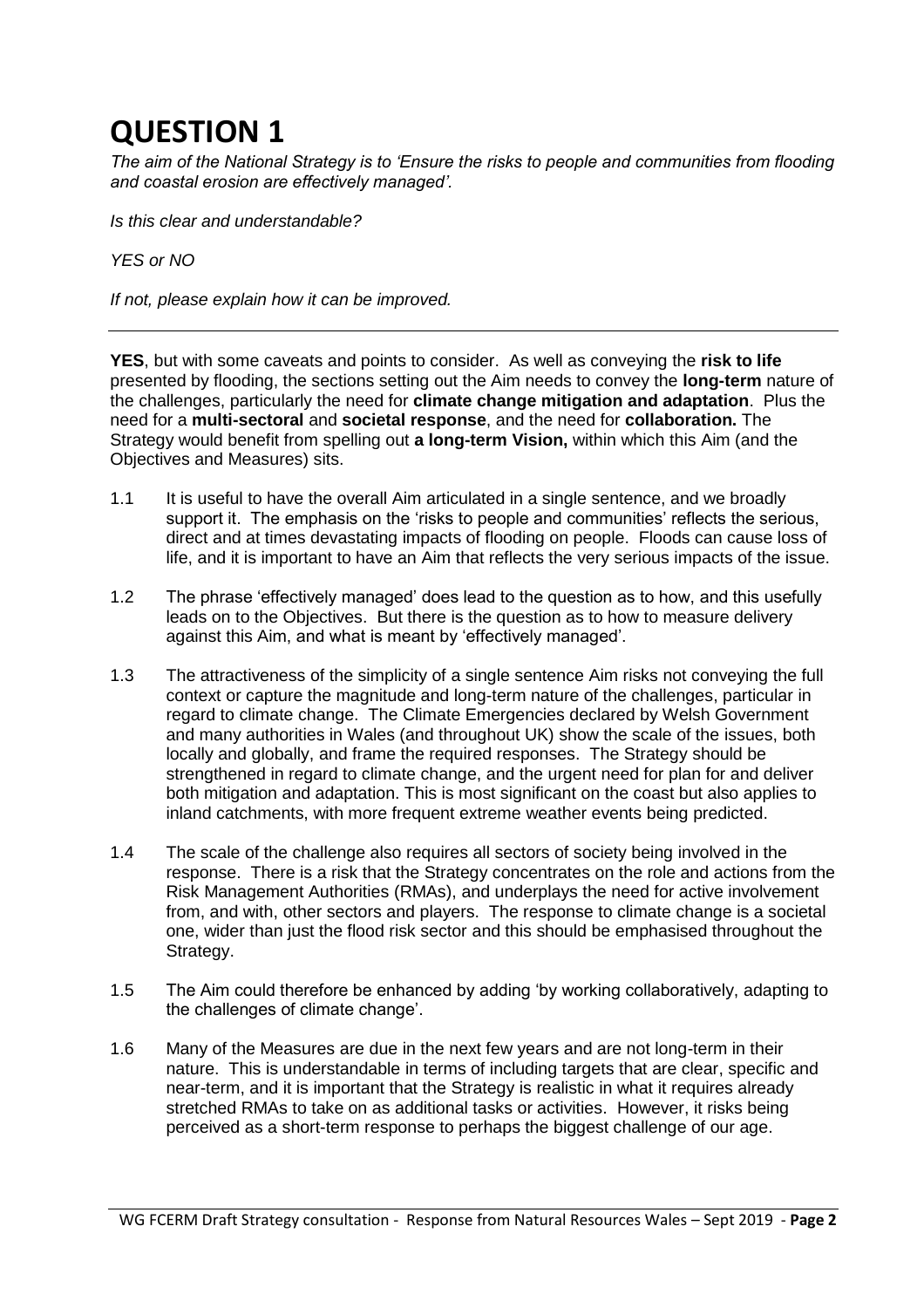- 1.7 There is therefore a need to balance the longer-term aspiration with shorter-term actions. An approach could be to set out a compelling Vision of the future we want in relation to long-term flood risk management in the context of a changing climate, then, how this Strategy (and the Aim, Objectives and Measures) will help to work towards this longer-term Vision, over its 8-year duration.
- 1.8 There is a need to strengthen, throughout the Strategy, the linkages to the new legislation (since the last strategy) - principally the Well-being of Future Generations (WBFG) Act and the Environment (Wales) Act. Key concepts contained in these Acts are important to effective management of flood risk, in the context of overall environmental management, and underpin all activities contained in this draft Strategy. This includes the ways of working within the WBFG Act and the principles of Sustainable Management of Natural Resources (SMNR) in the Environment Act (such as working collaboratively and across sectors, place-based integrated and innovative approaches that seek wider benefits).

\_\_\_\_\_\_\_\_\_\_\_\_\_\_\_\_\_\_\_\_\_\_\_\_\_\_\_\_\_\_\_\_\_\_\_\_\_\_\_\_\_\_\_\_\_\_\_\_\_\_\_\_\_\_\_\_\_\_\_\_\_\_\_\_\_\_\_\_\_\_

# **QUESTION 2**

*Are the objectives and measures clear?*

#### *YES/NO*

*If not, please explain how they can be improved.*

Mostly **YES**, but with some caveats, points that require clarification and some elements that we do not agree with. This includes comment that the Measures are generally short-term, and would benefit from explanation of how they are part of achieving a **longer-term Vision.** There is little mention of **skills and capacity** to deliver, and few references to **roles we need others** (outside of Risk Management Authorities) to play. Greater emphasis needs to be placed on the need for sustaining **revenue-funded activities**, including maintenance of current assets**.** 

#### **Overall comments:**

- 2.1 The five Objectives collectively are a good articulation of the areas to focus on during the life of the Strategy, and should provide a good framework around which the required activities can be corralled. However, they risk missing some key areas or concepts.
- 2.2 For example, they do not portray the need for considering all the options to deliver effective risk management actions appropriate to the location and the risk, whilst maximising wider benefits and opportunities. It is important that the highest risk locations are identified and then consideration given to *all* appropriate options to manage that risk, including adaptation, doing less and potentially not defending some communities (and, in extreme circumstances, relocation).
- 2.3 Also, as for comments on the Aim under Q1, the attraction of the succinctness of the Objectives needs to be balanced against the risk that they do not fully reflect the underlying requirements of the new legislation in Wales. It is important that this wider context is fully portrayed in the sections that give the detail on the Objectives.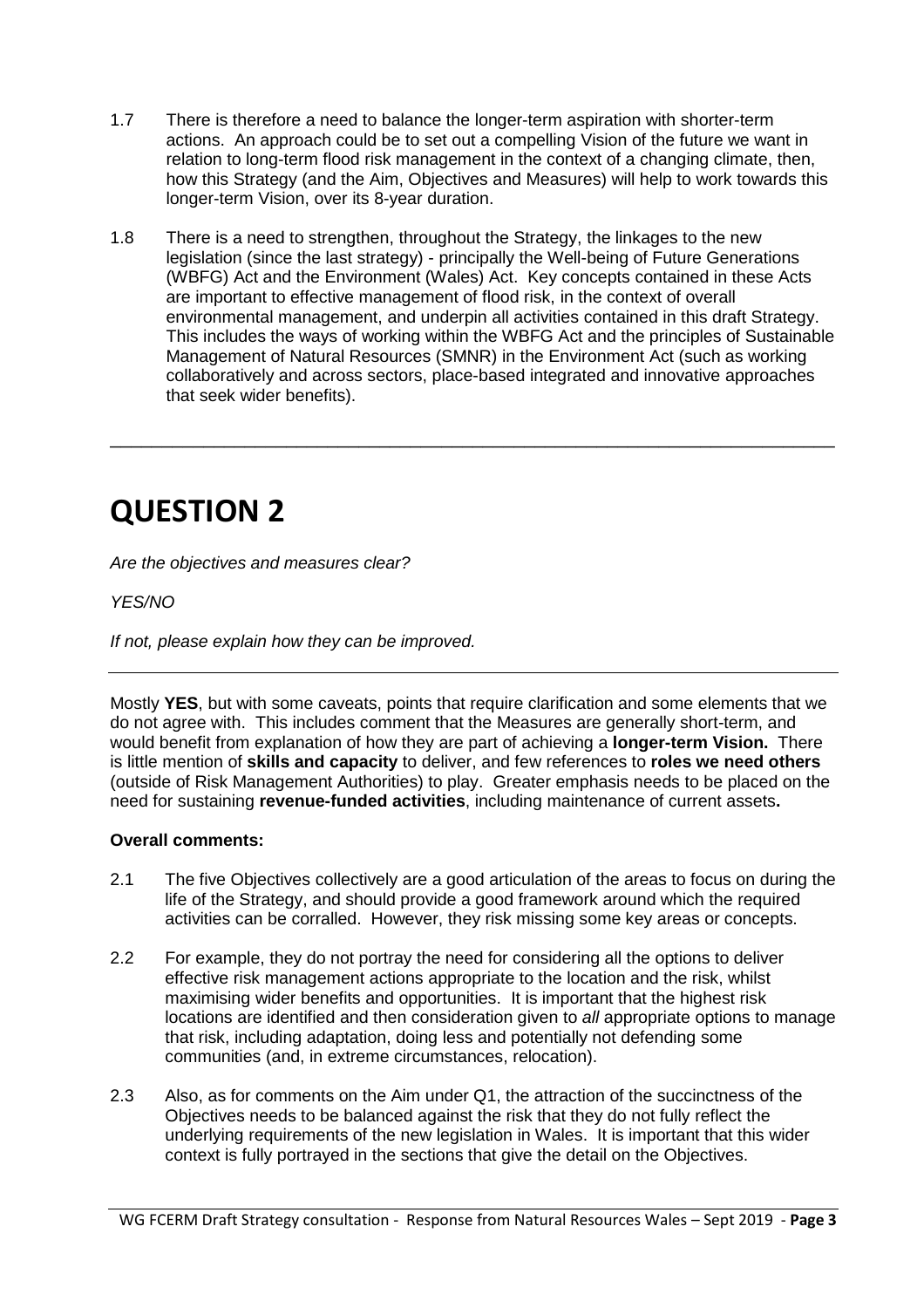- 2.4 The Objectives do also put a lot of the onus on the Risk Management Authorities for action, with the risk of losing the point (made under Q1 above) that the challenges and opportunities need collaboration and action from a wider range of players, across different sectors. The scale of the climate change challenges means that we need strong and effective collaboration, to plan for and implement the adaptation measures that are required.
- 2.5 As explained in response to Q1, the Measures associated with the Objectives are generally over the short-term, which detracts from the long-term nature of the challenges. There is a need to spell out the compelling vision of the future that we want under each Objectives (for example, in the form of what 'excellent' would look like) and then make the link to explain how the Measures are the first steps to achieve this.
- 2.6 The Strategy does not discuss the capacity and capabilities in the sector for delivery of the Aim, Objectives and Measures. RMAs have had reductions in baseline revenue budgets in real terms over the last few years. There are real challenges in being able to deliver all the current activities, and provide a sustained and effective response to flooding to the standards expected. This can be exacerbated by the (well-intentioned) aspirations of new legislation. Against this backdrop, it will be challenging to also deliver new initiatives and new Measures.
- 2.7 Given this context, there is a need to assess the skills and capacity challenges in the sector, and the development of an action plan to address these challenges. This could be an additional Measure, and a funded project, potentially delivered by an external (to RMAs) organisation (so as not to add to the workload).

#### **On the specific Objectives and Measures:**

- 2.8 **Measures 1 and 2** appear before the Objectives are described. Measure 1 is referred to in our response to Q5. Measure 2 does seem a little out of place and very specific. It could usefully make wider reference to the products of the Wales Coastal Monitoring Centre (WCMC), and its future.
- 2.9 Comments on **Objective A** and **Measures 3 through to 10**, are included under Q3.
- 2.10 Moving on to **Objective B**, we support the intention of this objective (note though, to be consistent with other objectives, it needs a verb associated with it). There is a very strong link between Objectives A and B, with the understanding of flood risk and the evidence being used to frame the communication of the risk, which is needed to raise awareness, promote action and build resilience.
- 2.11 The awareness-raising element of this objective is a challenging area for NRW (and all RMAs), with resource limitations meaning our role is a limited facilitating one rather than direct doing. There are statements that more will be done with schools and young people (para 54 for example) but it is not clear who will do this and how. In particular, the Flood Awareness Wales initiative referred to in the document in several places (e.g. para 186) is not operating at the level it was, and so statements saying this should continue (as it was) are misplaced. NRW is starting a review of its awareness-raising activities, informed by the evidence and research information available.
- 2.12 'Building resilience' is an oft-used phrase but not well defined, with no common understanding of what it means. It needs to incorporate the need to adequately plan and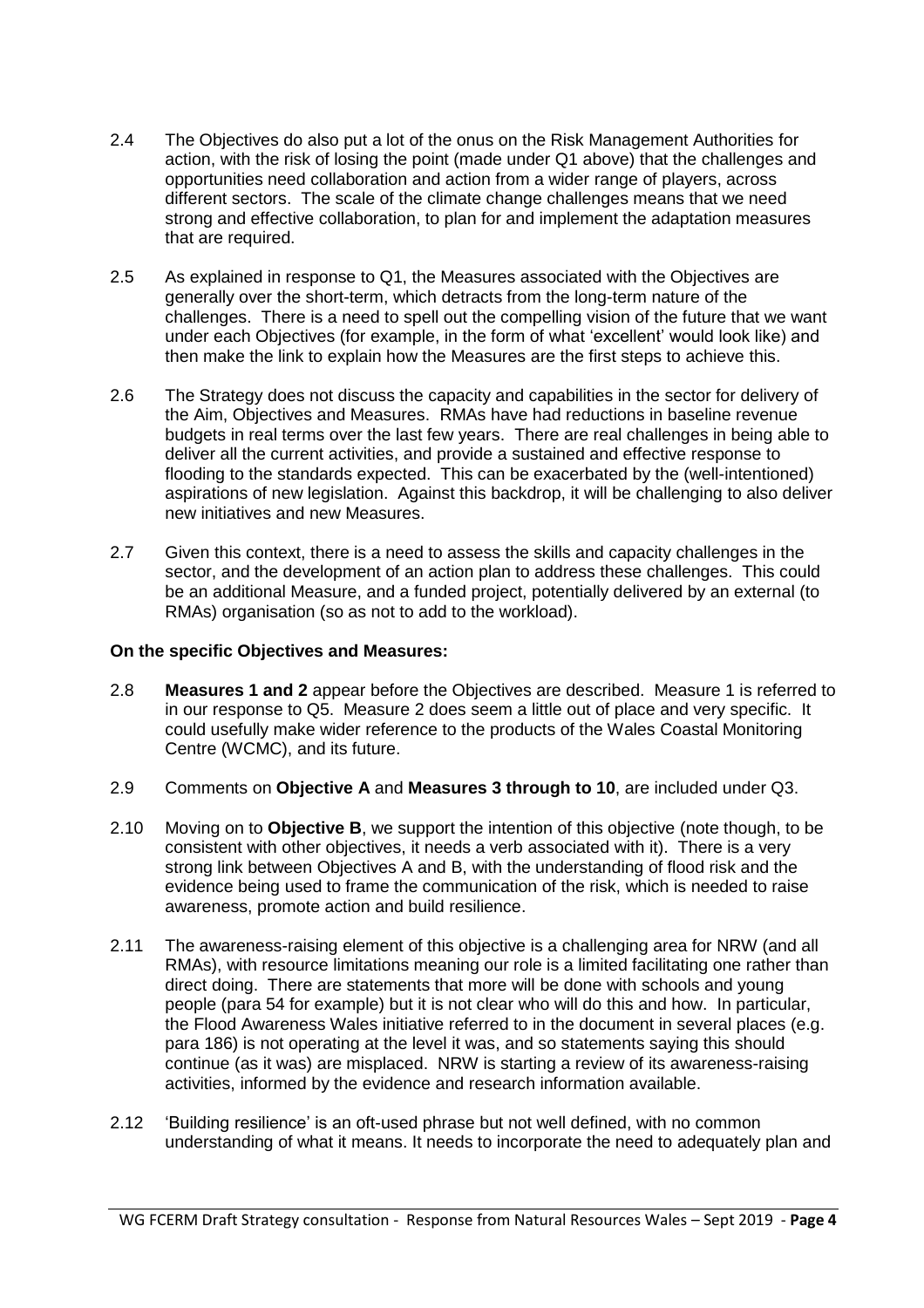prepare for flood risks, as well as adapt to the climate change challenges of the future. It would be useful if the Strategy included a definition or explanation of the term.

- 2.13 We agree with the sentiment of **Measure 11**, but would welcome the opportunity to further discuss the wording and timescales to ensure it reflects what is deliverable in the timeframes required.
- 2.14 **Objective C** (prioritising investment to the most at risk communities) is an important pillar of WG's approach to FRM, which we support in principle. We have developed tools and processes to help achieve this, and it is an important element of risk management. However, care is needed in its explanation, or there is the risk this is portrayed as meaning capital investment is appropriate in all high-risk situations – which is not the case.
- 2.15 The response to the risk of flooding can and should involve a range of measures, not just capital build. Flood detection, forecasting, warning and informing, development control and advice, awareness raising, incident management, planning for climate change adaptation - all underpinned by flood mapping and modelling – are all important interventions that need prioritising and support.
- 2.16 However, this section of the document concentrates on capital investment in schemes, including substantial amount of text on Natural Flood Management (NFM) and hybrid schemes. It does not cover the need for investment and maintenance of the flood risk management infrastructure we already have – both physical and human. For NRW, this is the first draw-down on our activities and funding, and we would like to see this feature much more prominently in this section and elsewhere in the Strategy.
- 2.17 The need for whole catchment approaches, linking up across all sectors and thinking about all options to manage flood risk, are hugely important. For example, there is a big interface with land management, which is wider than Natural Flood Management. There is a risk that this section puts undue emphasis on NFM (compared other FRM measures, see para 2.15), partly by the length of this section of the Strategy. It is recognised however that there is increased interest in the potential for this area and it is right to advocate its use where appropriate and take proactive steps to encourage that - but it needs to be in proportion, to the flood risk and to the other FRM options available.
- 2.18 We support the sentiment of **Measures 12 and 13**, to investigate mechanisms to promote and utilise wider catchment approaches, including NFM and hybrid schemes, where they are appropriate for the flood risk problem and locality. But care is needed: it is not about just delivering 'more NFM schemes' (Measure 12) and it is not just about counting them (Measure 13). We have been working with WG and RMAs on this agenda already. We comment further on this topic under Q6.
- 2.19 We comment on **Objective D** and associated **Measures 14-17** under Q4.
- 2.20 We support **Objective E**. We also support the intent of Measure **18** in seeking good information on actual flooding, but would flag the difficulties associated with comprehensive immediate reporting of all impacts.
- 2.21 We comment on **Measures 19 and 20** under our response to Q7.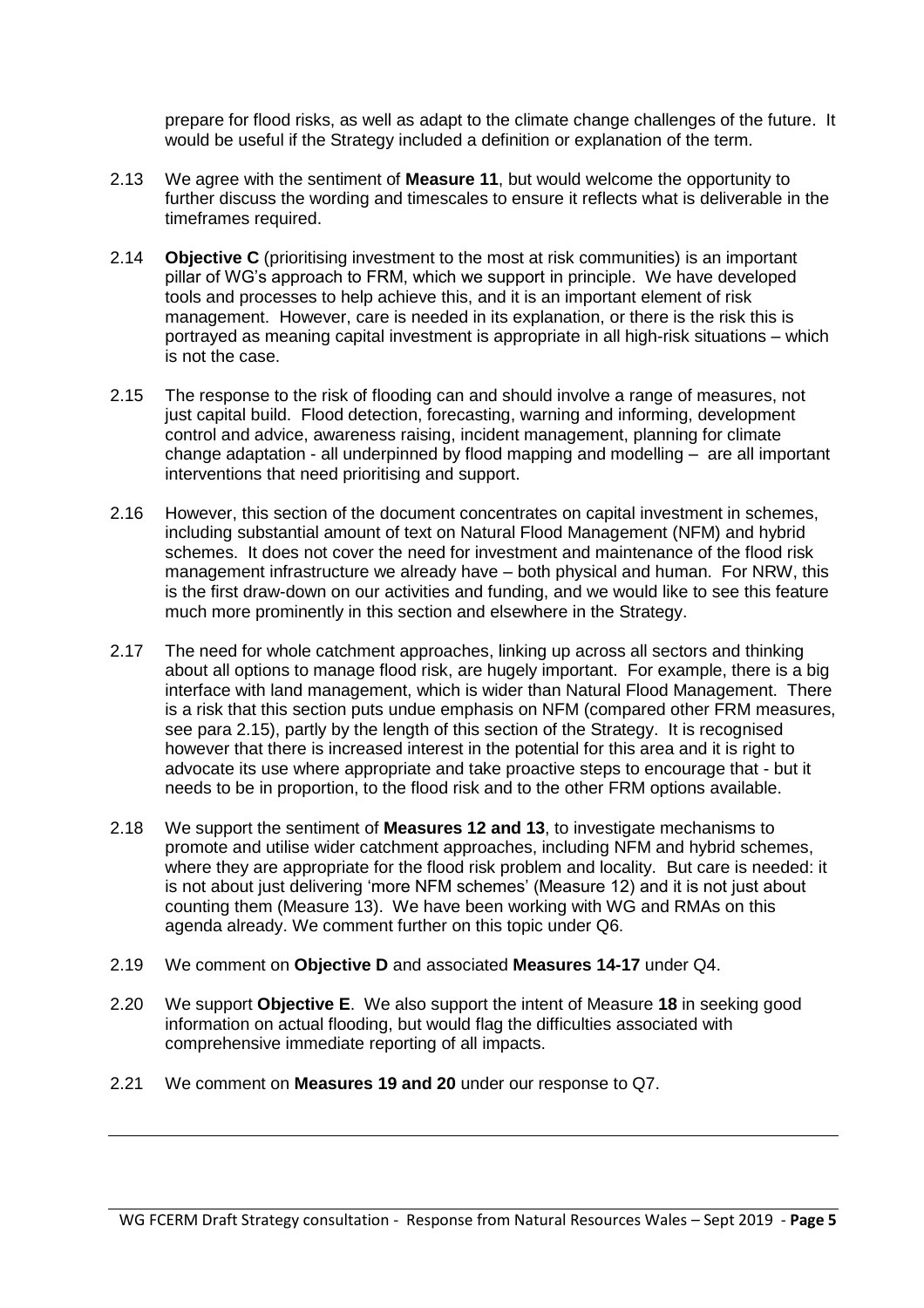Do you agree with Objective A: Improving our understanding and communication of risk?

#### YES/NO

Any comments on these new objectives

**YES**, with some comments:

- 3.1 We agree **Objective A** is a hugely important area flood risk cannot be effectively managed unless it is well understood, communicated and acted upon. There is a risk though that this section reads as a description of the current risks and plans, without incorporation of the future risks associated with climate change, and the need for widescale adaptation.
- 3.2 This section of the document, and other sections too, do feature coastal risk and challenges quite prominently. This is right as the coastal risks are particularly significant, but this runs the risk of down-playing the inland risks. There does need to be more of a balance. Plus, consideration as to whether the background information in this section (e.g. on Shoreline Management Plans) detracts from the future actions (and might be better placed in an appendix or elsewhere – see also comments under Q12).
- 3.3 In communicating the risk, it is not only for the public, it is also important it is conveyed effectively for decision-makers, both in public sector (e.g. other WG departments) and private sector (e.g. developers). This section does tend to concentrate on the public, and on production of the risk information itself, and not on how we reach the objective of helping others to understand that risk. It could be argued that it is more important to convey the impacts associated the risk ('how bad will it get?') in broad terms, rather than ever-increasing precision in the quantification of the risk, using language which is perhaps difficult to understand for the general public. The challenges (even if we do not have all the solutions) should be better described in this section.
- 3.4 There are inherent uncertainties in the data, especially when future projections are incorporated. This poses challenges in how the information is communicated. This section would benefit from an explanation of that. It is not a case of just doing some model runs and publishing some data. There is a strong link to Objective B in how this gets communicated to best effect.
- 3.5 The Measures associated with **Objective A** (**Measures 3 through to 10**) are all required and supported in principle, though we would welcome further discussion (and agreement where the action is with NRW) with WG on the scope, actions, and delivery dates, as we do not agree with some of the specifics. In addition, some of the terminology needs definition and agreement, such as 'critical assets' (Measure 6).
- 3.6 We would also suggest alterations to some of the text. For example, Figure 7 refers to a 'very low' category, which is not in the new Flood Risk Assessment Wales, and terminology around 'risk' differs for risk mapping and development planning. We would be happy to share comments and observations like this with the WG team.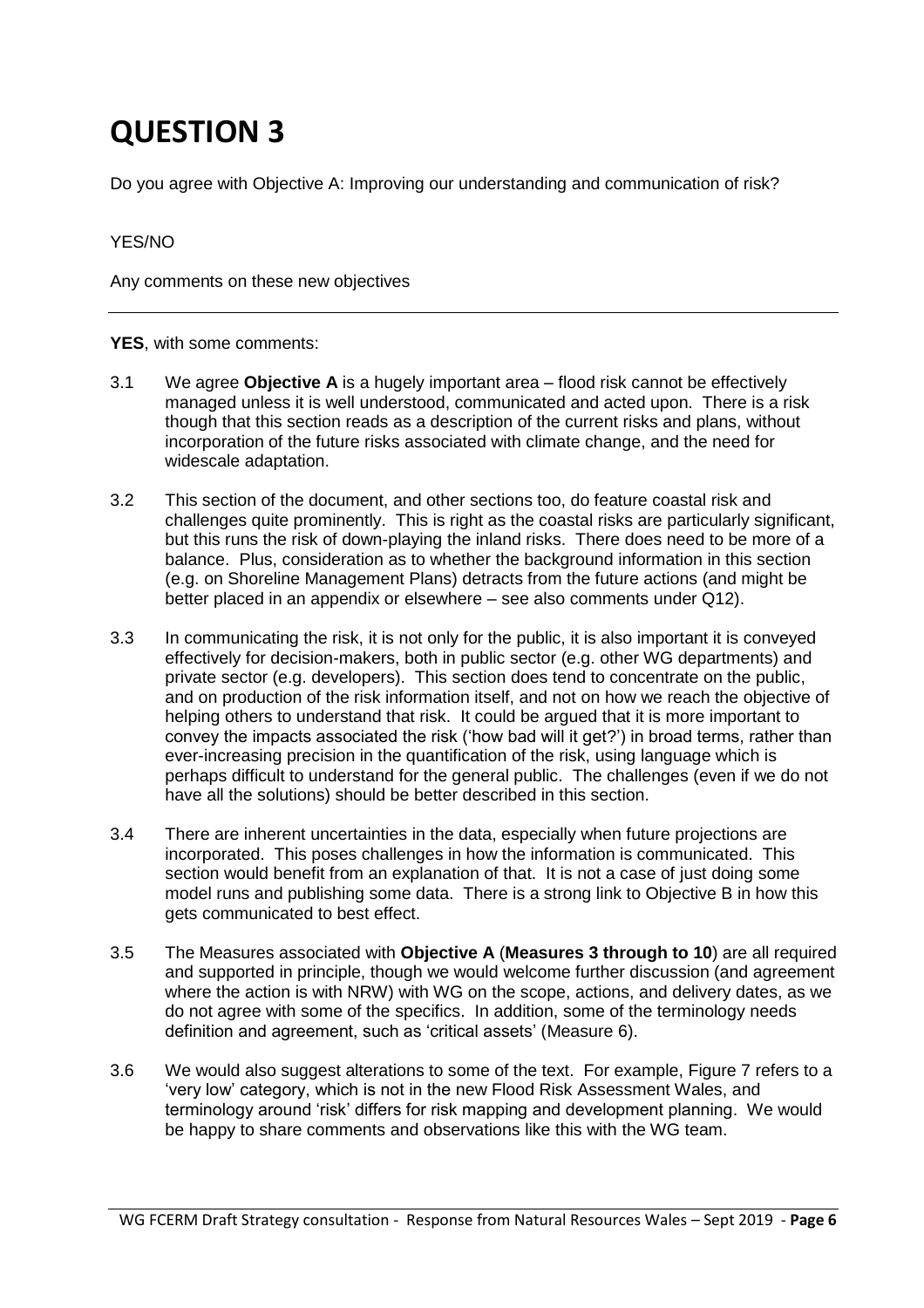Do you agree with Objective D: Preventing more people becoming exposed to risk?

YES/NO

Any comments on these new objectives?

**YES**, but with some comments, particularly on Measure 17 which we do not agree with in its current form.

- 4.1 We strongly support the introduction of an Objective on development control and planning. We are encouraged by the use of the word 'preventing' in the headline, but the challenge will be whether this is truly achievable. For example, risk will increase as a result of climate change, a growing population and associated development pressures; can we truly prevent more people being exposed to that increased risk?
- 4.2 The strong links to the revised (draft) TAN15 are likewise very welcome and supported.
- 4.3 We have some comments around process and details in this section and in the Measures, and would be happy to supply these to WG officials. For example, different use of the term 'high risk' in places, and the fact that SUDs applies to all new developments, not just housing (para 222).
- 4.4 We do not fully agree with **Measure 17**, and would welcome further discussion with WG officials, and WLGA/WCMC. Some recent studies have highlighted the challenges associated with monitoring for coastal squeeze, which we need to consider fully and use to shape this Measure.
- 4.5 We feel that the Strategy is at risk of overstating the potential for the National Habitats Creation Programme, in being able with its current scope to deal with all impacts related to coastal habitats that could arise from FCERM activities. It is recommended that the Strategy includes clearer support for delivery of compensatory measures, and a reduced focus on monitoring of coastal squeeze (because research has shown that this is extremely difficult and carries significant uncertainty, which means it cannot be used to manage the infraction risk). Our response to the Habitats Regulations Assessment also highlights concerns relating to NHCP, and in particular the level of support provided by the Strategy itself for the effective delivery of this sole compensatory measure.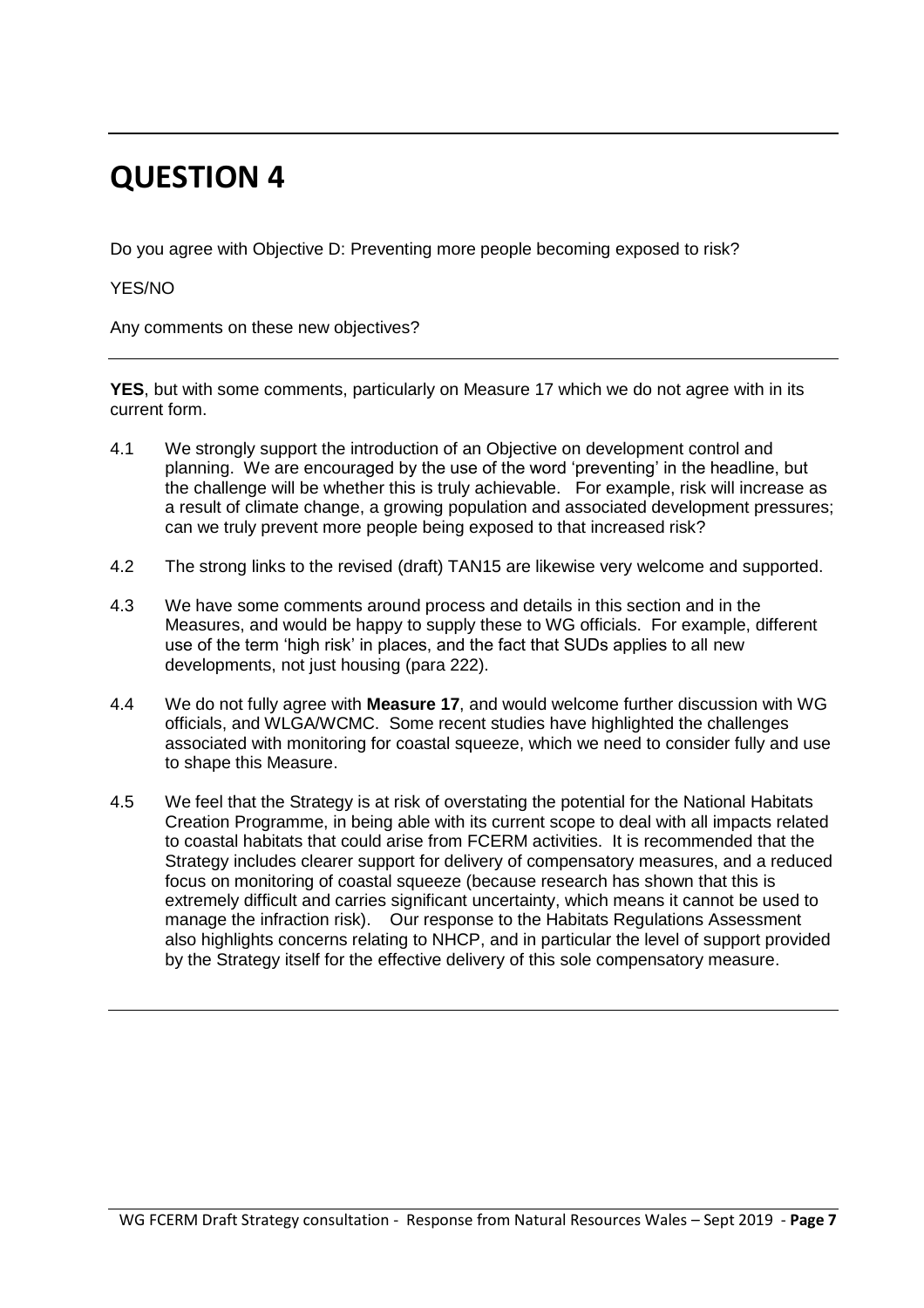Does the National Strategy clarify roles and responsibilities in relation to flood and coastal risk management?

YES / NO

If not, how could it be improved?

**YES**, in terms of helpfully clarifying the overall roles but **NO** in terms of **inaccuracies** in some of the comments, particularly when describing **legal responsibilities**.

- 5.1 Figures 5 and 6 are useful summaries of the main groupings and relationships between them, and Section 4 is a useful attempt at summarising the main points that does go a long way to help clarify roles and responsibilities.
- 5.2 However, it does not accurately portray the duties, powers and responsibilities of NRW according to the legislation, for example around responsibilities on asset ownership, reservoirs, and NRW's strategic oversight role. We would request that we work with WG to refine the accuracy of this section.
- 5.3 Given the scale of the coastal adaptation challenges faced by the nation (referred to in the Strategy, and earlier in this response), we would suggest a review of the composition and remit of the Coastal Groups and Wales Coastal Group Forum. This is not a reflection on the current work of the groups; it is a reflection that the scope of the challenges requires a response which is bigger than the RMAs and flood professionals.
- 5.4 We would also advocate consideration of a Wales-wide flood forum for all RMAs. This could be a platform for any information sharing or collaborative work. No such forum exists, and it would seem possible with the relatively few RMAs in Wales that such a forum could serve a useful function.
- 5.5 We understand the role and purpose of the Wales Flood Group, but it does seem to operate in isolation to the rest of the FRM structures (and as shown by Figure 6). Is there or should there be a way to better 'stitch it in' to the FRM community?
- 5.6 Given the comments above, we would suggest that **Measure 1** could usefully be adjusted to incorporate a review of the roles and responsibilities all the relevant groups, as this sits well with consideration of the legislation. Clarity on where decisions are made, and governance, are crucial elements of effective delivery.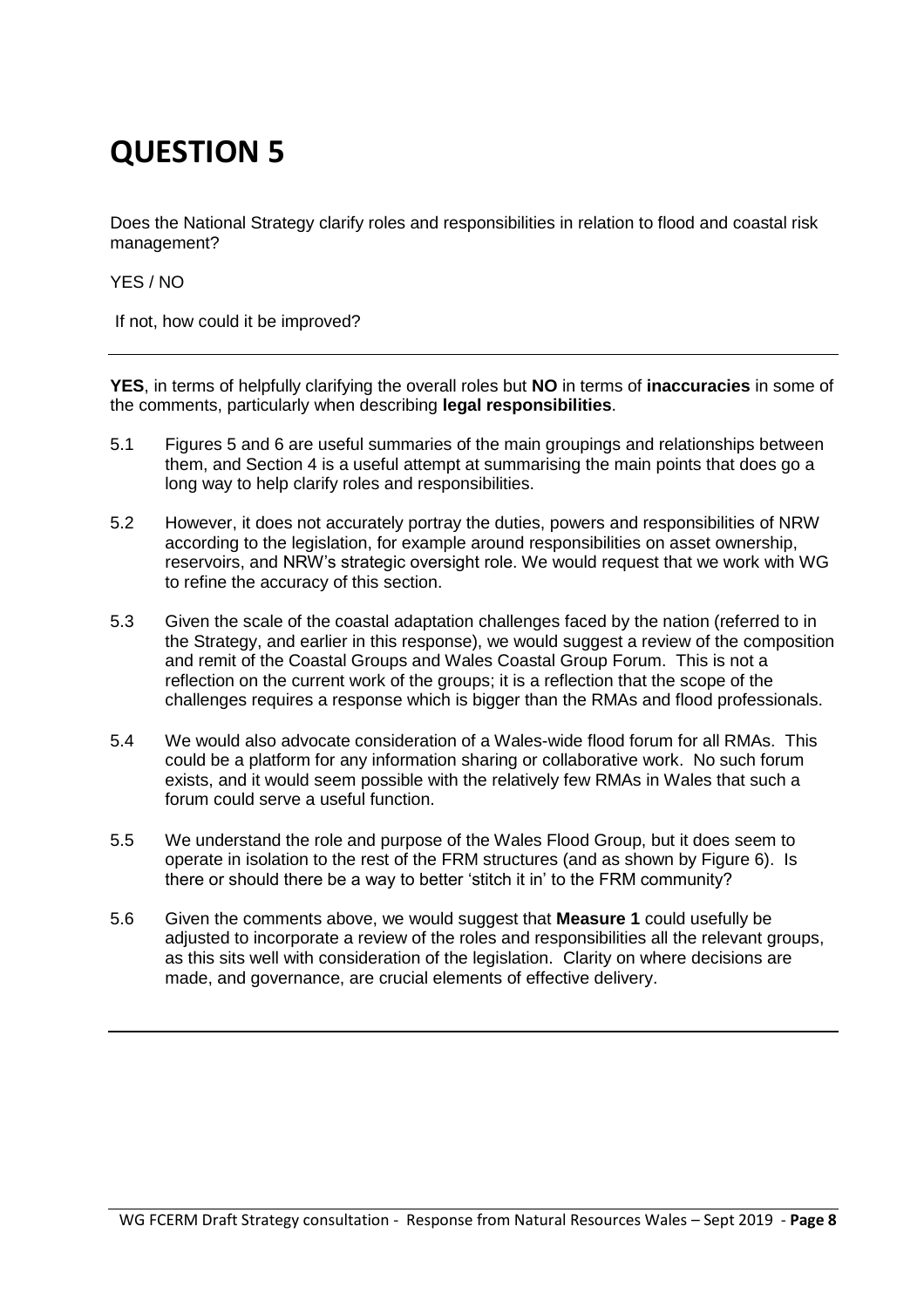Does the section on Natural Flood Management and hybrid schemes adequately promote their role in managing risk?

#### YES / NO

If not, how could it be improved?

**YES** (it is right to flag and promote these as options) and **NO** (in that this section, as is, risks giving undue emphasis to these options)

- 6.1 Natural Flood Management and hybrid schemes are an important option for flood risk management. They are part of wider thinking, about managing the catchment as a whole, and the multiple benefits that can bring and link well to the well-being goals and principles of SMNR. This is an important concept that we support, and is central to NRW's core purpose. It is important that this holistic catchment-wide thinking is promoted when solutions are sought. It is central to the Natural Resources Policy, Area Statements and in supporting ecosystem resilience.
- 6.2 It needs to be clearly recognised that NFM and hybrid schemes are part of the basket of measures that can be utilised. They incorporate a wide range of different interventions, that may be suitable in some circumstances. It is generally accepted that NFM measures on their own do not have sufficient impact on the very large flows that main river flood schemes require, for example. There are other challenges as well, such as access to land and ensuring the maintenance and funding are assured for the life span of the scheme. They generally have a more positive impact on smaller, more localised flows.
- 6.3 As the benefits of such interventions can be wider than water level management, the sources of finance are not just limited to FRM budgets. An important link (that the Strategy makes, but could stress more) is to other sectors, such as the agricultural sector. But there is the risk that FRM looks to other sectors to fund and deliver, and other sectors look to FRM to fund and deliver - this is an area where real collaborative work is required. There are opportunities to do so through the Area Statements and Natural Resources Policy, and NRW is seeking to do this. It is about using the evidence, identifying the opportunities, and facilitating the delivery – where appropriate.
- 6.4 Different people and organisations will have different views on the place of NFM. The middle ground is that NFM measures have their place and should be actively promoted where appropriate to do so. The steps already taken, and those proposed in **Measures 12 and 13** in this section, are a useful starting point. But (as stated under Q2) care is needed: it is not about just delivering 'more NFM schemes' (**Measure 12**) and it is not just about counting them (**Measure 13**). It is important the measures reflect the need to improve the evidence base, understand and consider the core 'blockers' (potential and real) to NFM use and identify the opportunities for appropriate use of NFM. The options for delivery (including funding, and potentially incentivisation) and the need for the production of guidance on routes to delivery also need to be fully explored.
- 6.5 The wider question is whether more can be done, including through this Strategy, to promote cross-sectoral (and cross department in WG) collaboration to deliver projects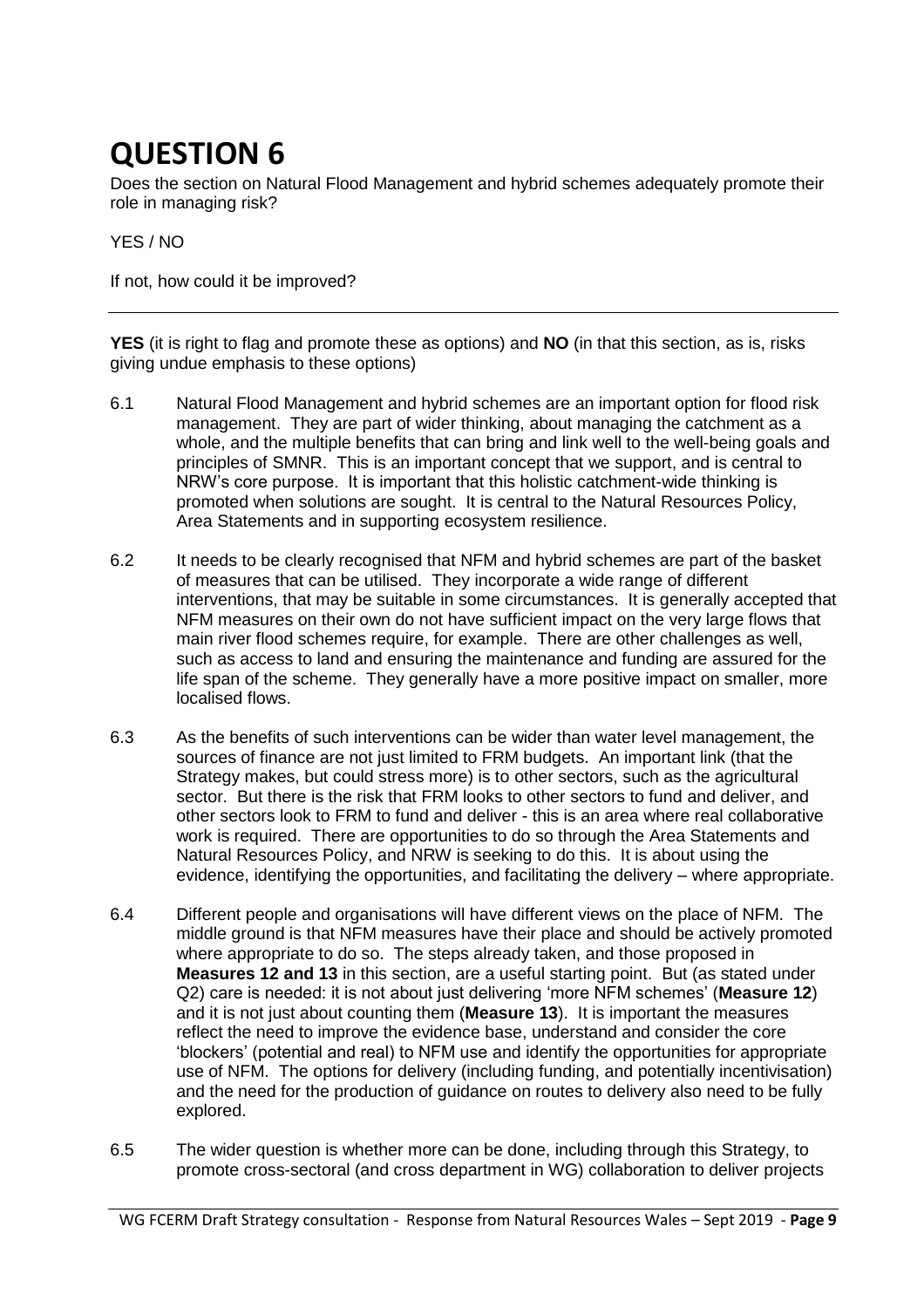that consider catchment approaches, with multiple benefits (and not just NFM projects). Is there scope to turn this into a Measure? This concept also extends to the approaches needed for coastal adaptation – this section of the Strategy majors on inland catchments but there are NFM approaches that can be utilised on the coast. These are big challenges (and opportunities), and not just for FRM sector and RMAs.

### **QUESTION 7**

Does the National Strategy clearly set out what we fund?

YES / NO

If not, how could it be improved?

**YES**, in that it gives an overview, but **NO** in that it emphasises present capital funding arrangements, and underplays other areas such as revenue funding requirements.

- 7.1 This section concentrates on capital funding processes, with the risk that the need for revenue funding is underplayed (though it is referred to, for example, in para 278). Revenue funding is required for all the 'other' (non-capital build) FRM work (described under points 2.15 and 2.16, under Q2). Such points should be made at the start of this section in the Strategy.
- 7.2 For example, we have large existing (and ageing) asset base that requires maintenance. It is important this maintenance work is prioritised, and the Strategy recognises it is not all about building new schemes. Further, the emphasis on new assets contrasts with the increasing need to withdraw from assets that do not protect property and are low risk and low priority, and in some cases 'uneconomic' (the costs significantly outweigh the benefits). Withdrawal of maintenance is itself an activity that usually takes resource (time and budget) as it cannot simply be handed over to another party or stopped without some work. The Strategy does not cover these important issues.
- 7.2 This section describes several aspects of funding and current practice, which has the risk of over-shadowing the big strategic questions. As per previous comments, it may be beneficial to separate out current practice to an appendix or separate document.
- 7.3 It is good that there is a sub-section on wider benefits and contributions, but this does not fully make the link to other sources of funding, such as from the agricultural sector or regeneration sector. Nor does it explain how contributions can be levered in, and the mechanisms for doing it. It is noted that **Measure 20** requires the Flood and Coastal Erosion Committee to explore the opportunities and report by end of 2021, and this is welcome.
- 7.4 There are other elements of funding which remain problematic, and consideration could usefully be given to these in the Strategy and possibly within Measure 20. For example, levering in funding from different sources for coastal adaptation, especially if there are few or no properties at risk; making funding available for innovative solutions; seeking contributions or partnership funding at a national level where appropriate,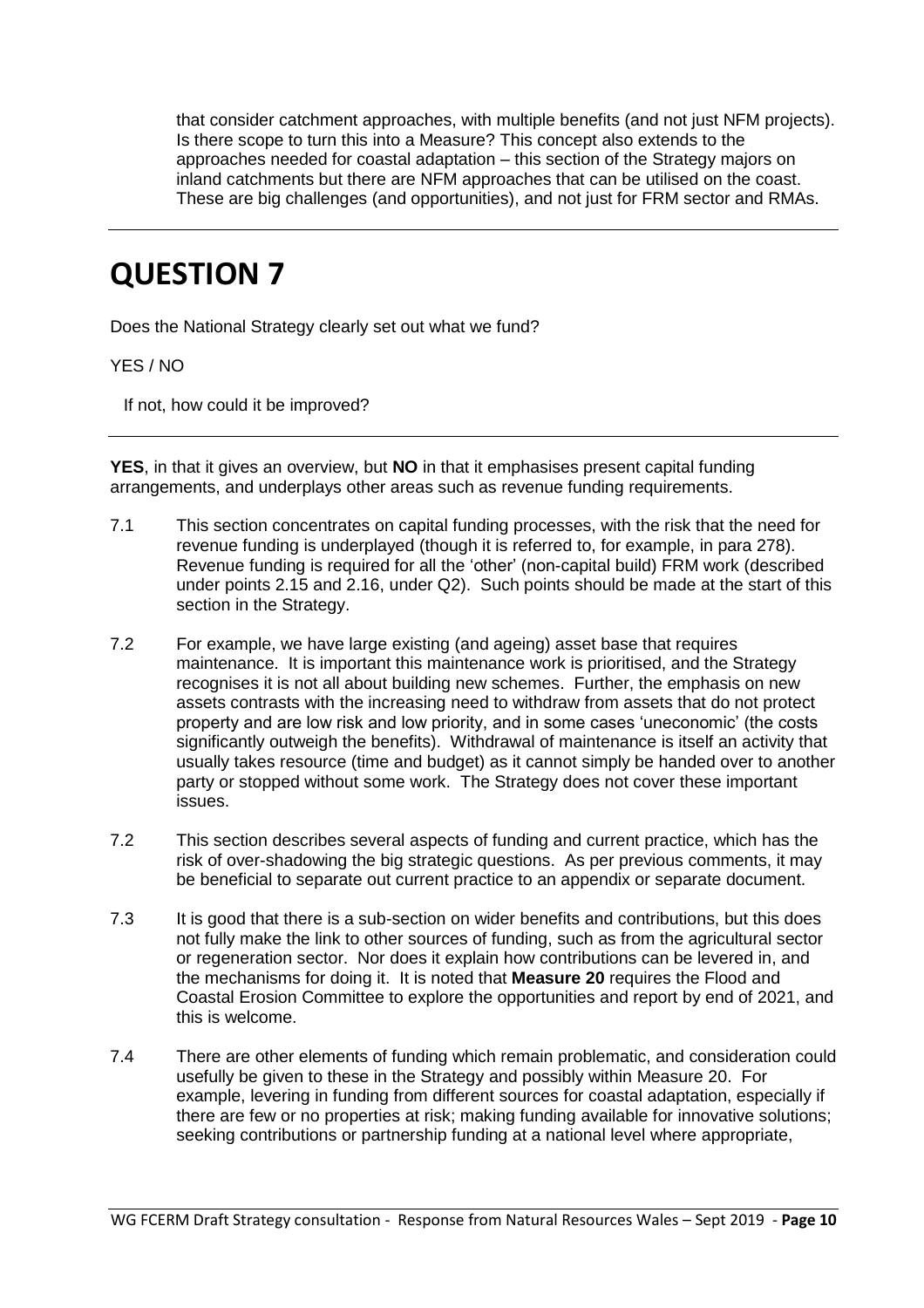rather than a scheme-by-scheme local level; ensuring that nature-based solutions are not disadvantaged by funding mechanisms.

7.5 Long-term funding is an issue, and we support the inclusion of **Measure 19**. This fits in well with the points made earlier in this response about the Climate Emergency and the large and long-term nature of the challenges. The timescale for this measure is challenging and may need to be reviewed, and the needs fully scoped before we can commit to a proposed deadline.

#### **QUESTION 8**

Are there any other key issues or trends that you think should be considered in the Strategic Environmental Assessment – Environment Report?

YES / NO

If yes, please explain how it can be improved.

8.1 Natural Resources Wales is a statutory consultee on the Strategic Environment Assessment and Habitats Regulations Assessment. We will be making a separate response to these assessments, and therefore we are not commenting on this question in this response*.*

### **QUESTION 9**

Are there additional environmental effects (including those on humans) that need to be considered when developing the Strategy?

YES / NO

If yes, please explain how it can be improved

9.1 See comments under 8.1 – we will respond to this under the separate SEA and HRA responses.

### **QUESTION 10**

We would like to know your views on the effects that National Strategy for Flood and Coastal Erosion Risk Management would have on the Welsh language, specifically on opportunities for people to use Welsh and on treating the Welsh language no less favourably than English.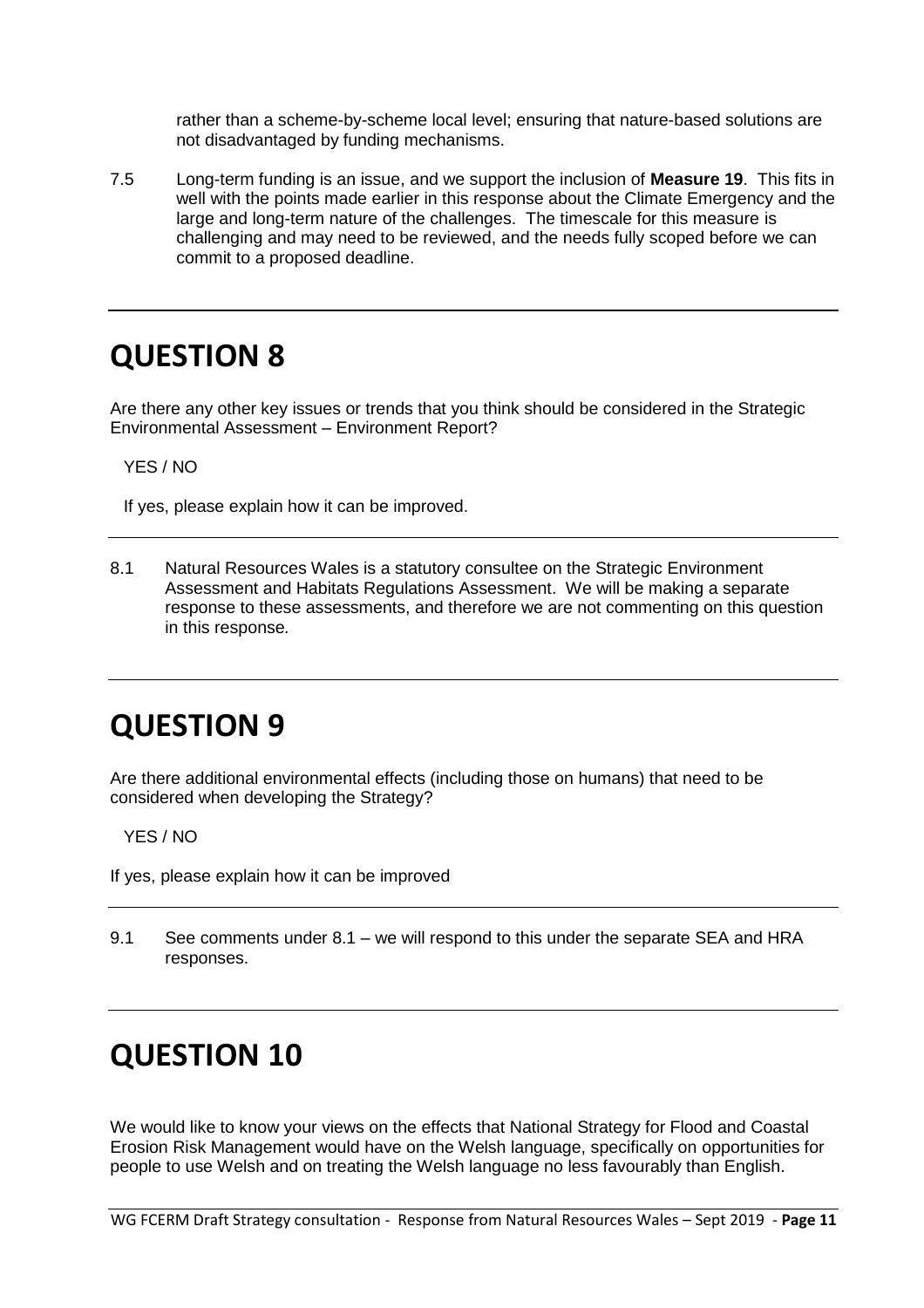- 10.1 It is important (and a requirement) that all services are available in Welsh and English. NRW has developed its own separate services after vesting and separation from the Environment Agency, and has ensured that Welsh Language opportunities (as well as requirements) are optimised in these services.
- 10.2 Local FRM interventions provide good opportunities for promoting local jobs which helps strengthen communities, including Welsh-speaking communities.

Please also explain how you believe the proposed National Strategy could be formulated or changed so as to have positive effects or increased positive effects on opportunities for people to use the Welsh language and on treating the Welsh language no less favourably than the English language, and no adverse effects on opportunities for people to use the Welsh language and on treating the Welsh language no less favourably than the English language.

11.1 See response to Q.10

### **QUESTION 12**

We have asked a number of specific questions. If you have any related issues which we have not specifically addressed, please use this space to report them:

Please enter here:

- 12.1 This response is a summary of main points we wish to make. NRW has more detailed comments on specific points and sections of the draft Strategy, which we would be happy to discuss with the Welsh Government team.
- 12.2 The Strategy document is quite heavy on background, is there an argument that this background would be better incorporated in a separate document or separated out to an appendix? It is helpful to have the background, but there is the risk that this detracts from the main messages and the forward-looking, big-picture purpose of a strategy.
- 12.3 The Strategy has a lot of 'we would like to see' statements. There is the risk that this is not sufficiently strong and directive language to drive delivery of the Aim, the Objectives and the Measures. We would advocate that this language is reviewed and strengthened where appropriate, otherwise we will not see these actions implemented consistently across Wales.